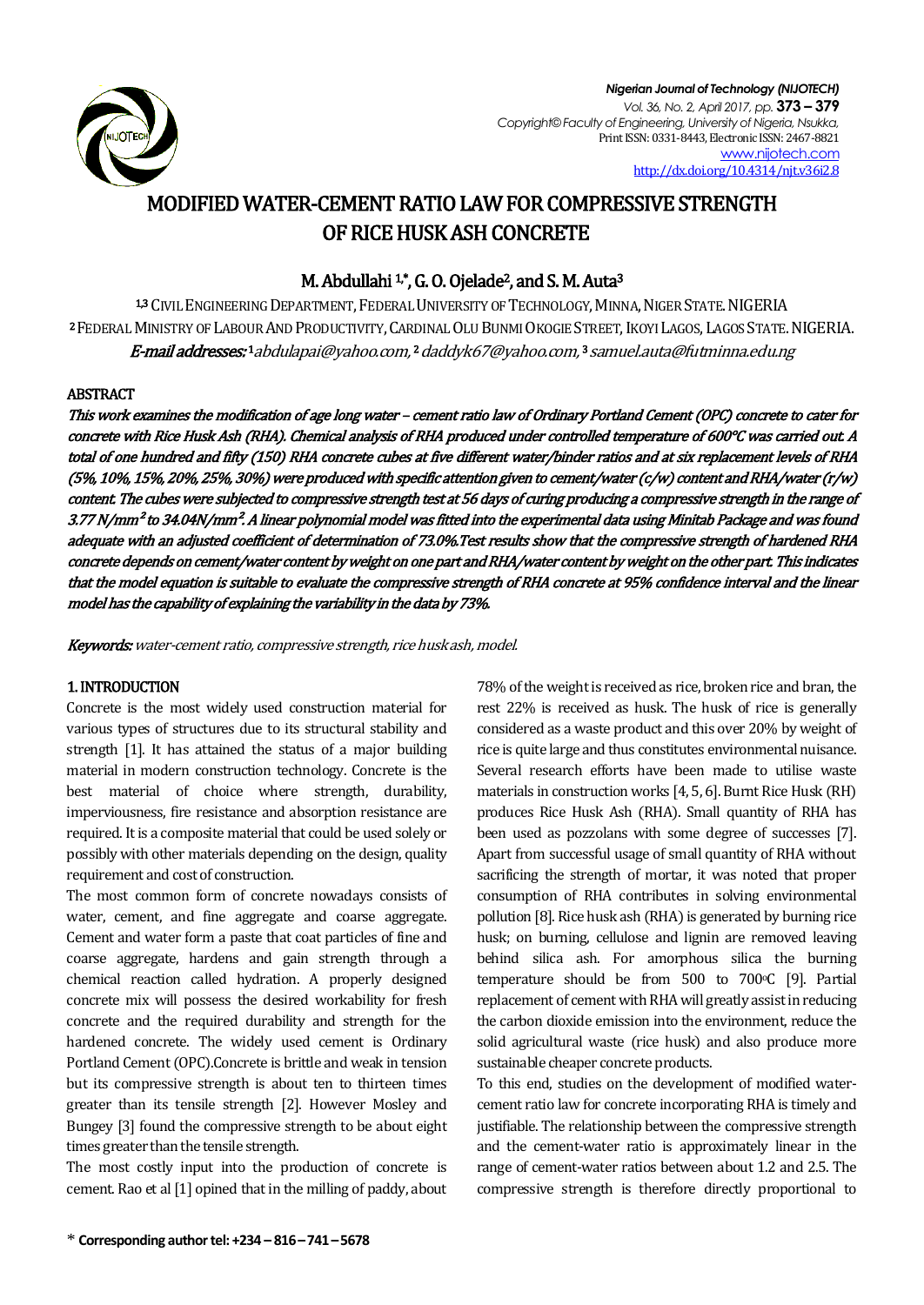cement–water ratio [9]. In other words, the compressive strength increases with a decrease in water-cement ratio. High value of water-cement ratio results in greater pore spaces in the hardened concrete leading to lower compressive strength. This is possible since normal concrete fails mainly within the mortar phase.

#### 1.1 Development of Water/Cement Ratio Law

Abram found out that for a full compaction at a given age and normal temperature, the strength of concrete is inversely related to the water- cement ratio [9]. This rule was found to fit into the relation

$$
S = \frac{A_0}{B_0^*} \tag{1}
$$

Where S is the strength of concrete  $(N/mm<sup>2</sup>)$ ,  $A_0$  and  $B_0$  are empirical constant and x is thewater/cement ratio.

Popovics (1998) provided values for  $A_0$  and  $B_0$  such that  $B_0 > 1$ ,  $A<sub>0</sub> = 96.5266 MPa$ . However if OPC and Pozzolans [10] are to be used, then the "cement" in water- cement ratio changes to "binder" so that it is now termed water/ binder ratio. For this purpose, Hedegaard and Hansen [11] had earlier considered the modification of Abram's law to suit replacement of cement with fly ash (FA). They started with Bolomeys equation which was based purely on empirical basis but also similar to Abram's law. The equation is given as:

$$
S = A \frac{c}{w} + E \tag{2}
$$

Where S is the Strength of concrete, c is the Cement content, w is the Water content of concrete, and A and E are constants for given material, age and curing condition of concrete.

Hedegaard and Hansen [11] observed that during hydration of Portland cement in concrete, crystalline calcium hydroxide is formed as well as cement gel. However this calcium hydroxide will react with fly ash a pozzolans in concrete to produce a colloidal gel similar in structure and properties to the gel formed when Portland cement hydrates. It therefore suggest that the strength development of Portland Cement when FA is added is due to the pore - filling mechanism caused by hydration of Portland cement plus the pore - filling mechanism caused by reaction between FA, water and the calcium hydroxide. Hedegaard and Hansen [11] therefore presented the relation

$$
S = A\frac{c}{w} + B\frac{f}{w} + E\tag{3}
$$

In  $(3)$ , S is the Compressive strength of concrete  $(N/mm<sup>2</sup>)$ , c is the Cement content in the concrete f is the Fly ash content in the concrete, w=Water content in the concrete and A, B, and E are constant for given material, age and curing condition of concrete. Premise on Hedegaard and Hansen [11] observation, this paper seeks to provided response of equation (3), by using rice husk ash as a substitute for fly ash. Thus the target equation is:

$$
f_{\text{cu}} = A\frac{c}{w} + B\frac{r}{w} + E \tag{4}
$$

Where  $f_{\text{cu}} = S =$  Compressive strength of concrete. r is the rice husk ash and other parameters are as defined in (3).

#### 2. MATERIALS AND METHODS

#### 2.1 Material

The materials used for this work are rice husk, cement, fine aggregate, coarse aggregate, water. For the purpose of this work, the mix ratio used was 1: 1.5:3. Ordinary Portland cement (OPC) of grade 42.5 N and Rice Husk Ash(RHA) were used at combination levels of 95/05, 90/10, 85/15, 80/20, 75/25 and70/30 of OPC/RHA. These were used at water/binder ratios of 0.4, 0.45, 0.5, 0.55 and 0.6 respectively. The independent variables in this study are cement/water  $(c/w)$  and RHA/water  $(r/w)$  ratios by weight. The measured response obtained from the experiment is the compressive strength  $(f<sub>cu</sub>)$  at 56 days of curing. Several researchers have monitored compressive strength of concrete at 56 days containing pozzolana [9, 11]. On this bases, the current research considered the strength of concrete at 56 days bearing in mind that the pozzolanic activity leads to low strength at lower ages with resultant high strength at greater ages.

#### 2.1.1. Rice Husk Ash (RHA)

Rice husk, a by- product in the rice milling operation, is available as environmental waste in Minna, Niger State. The rice husk was burnt into ash in batches using a perforated platform having several holes of a size too small for rice husk to penetrate. This was placed on an enclosed floor slab. The slab separates the entire incinerator horizontally into two. The lower chamber is the source of heat heat and hot charcoal can be fed through the opening as indicated in Figure 1. The upper chamber has a compartment for inserting the rice husk for incineration. On top of the upper chamber, is a hollow platform in form of chimney where black smoke can escape during incineration. A cone of rice husk is formed around the chimney to completely cover the hollow platform. The rice husk at the small holes was ignited to incinerate it into rice husk ash (RHA) at 600°C. The temperature was measured using a thermopile. The ash obtained was allowed to cool for a period of time before being grinded into fine particles.

#### 2.1.2 Cement

Ordinary Portland Cement (OPC) of grade 42.5 N available in Nigerian market was used.

#### 2.1.3 Fine Ag Ngregates (Sand)

River sand obtained from Rafin Yashi at Bosso, Minnawas used. The sand was properly sieved and air dried to create no room for any organic/deleterious materials as well as removing the excess water on the surface of the soil particles.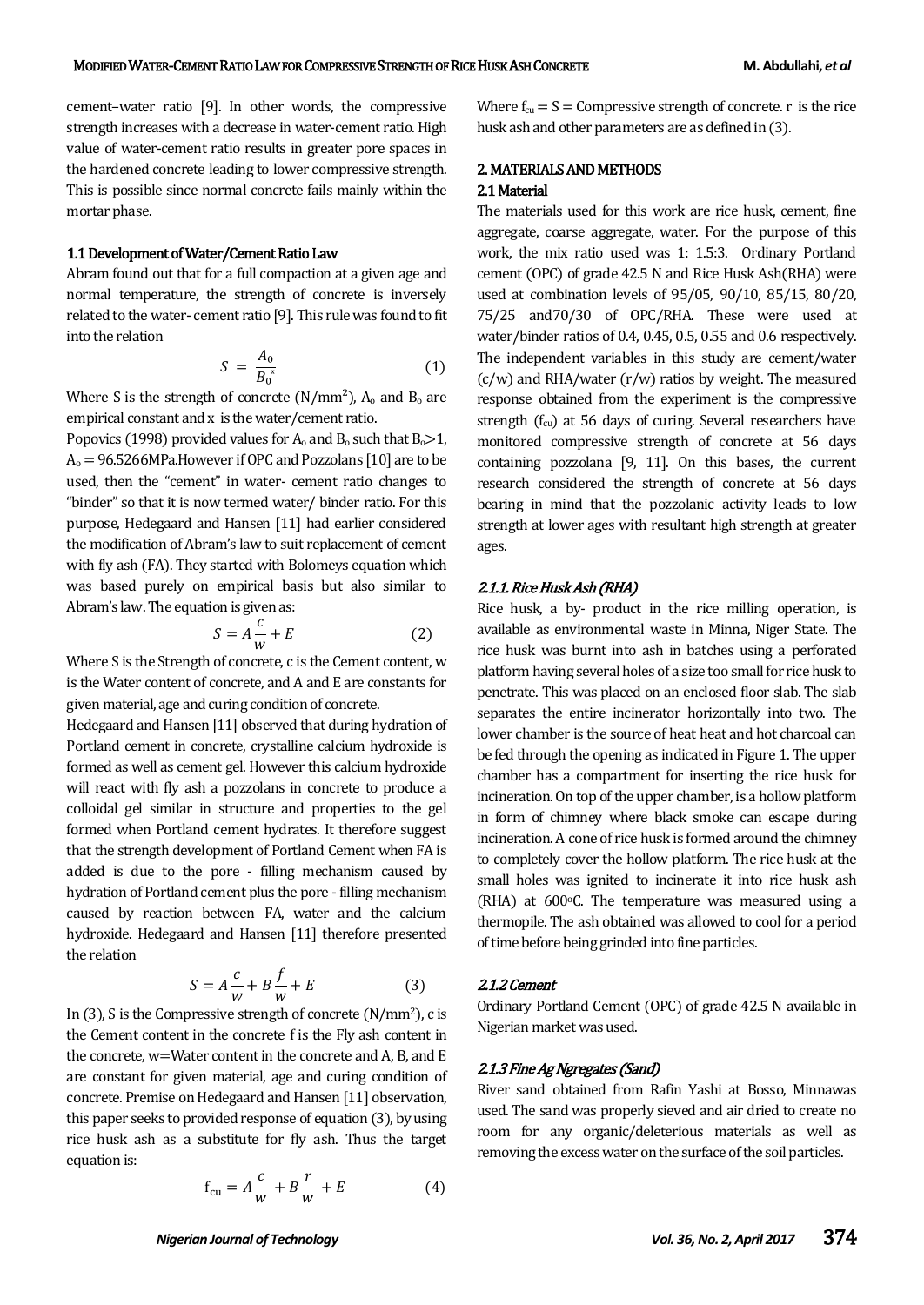

Figure 1: Brick wall Incineration chamber

#### 2.1.4 Coarse Aggregates

Crushed granite rock popularly called chipping, purchased from commercial producers in Minna, Niger State was used. The maximum size of the aggregate was 20mm.

#### 2.1.5 Water

The water used was potable drinking water from the Civil Engineering Laboratory, Federal University of Technology (FUT) Minna. The water is suitable for construction work [12].

#### 2.2 Methods

Various tests were carried out on each major constituent material of the concrete as well as the fresh and hardened concrete in accordance with relevant British Standards. Materials tested are RHA, fine aggregates (sand) and coarse aggregates. The properties of the materials tested include oxide composition of the RHAin accordance with BS 4550: Part 2 1978 [13], sieve analysis, moisture content, specific gravity and aggregate impact value.

#### 2.2.1 Mix Design

The mix design used for this work was based on Absolute Volume Method. The air content used was two percent (2%)[13]. The maximum size of the coarse aggregate used was 20mm. Each item or material constituting the concrete was finally obtained by weight (kg).Specific gravity of materials used were as obtained from the test experiments carried out on such materials before use and are listed in Table 1.

| Table 1: Specific gravitie of constituent materials of concrete |  |  |
|-----------------------------------------------------------------|--|--|
|                                                                 |  |  |

| Constituent of concrete       | Specific gravity |
|-------------------------------|------------------|
| Ordinary Portland Cement (Gc) | 3.15             |
| Rice husk ash $(Gr)$          | 2.13             |
| Fine aggregate $(Gf)$         | 2.66             |
| Coarse aggregate $(Gs)$       | 2.86             |
| Water $(Gw)$                  | 1.00             |

If W is the weight, V is the volume and b, c, r, f, s & w represent binder, cement, RHA, fine aggregate, coarse aggregate and water respectively.

Then, weight of binder =  $W_b$ , Weight of cement =  $W_c$ , Weight of RHA=  $W_r$ , Weight of fine aggregate=  $W_f$ , Weight of coarse aggregate =  $W_s$  and Weight of water =  $W_w$ . Required mix ratio  $= 1: 1.5: 3.$  Then,

$$
\frac{W_b}{W_f} = \frac{1}{1.5}; \quad W_f = 1.5W_b \tag{5}
$$

Also,

$$
\frac{W_b}{W_s} = \frac{1}{3} \quad or \quad W_s = 3W_b \tag{6}
$$

If water/binder ratio  $(w/b) = z$ , then,

 $W_w = zW_h$  $(7)$ But binder(b) = cement(c) + RHA(r)  $b = c + r$ 

From 1; 1.5;3 b = 1, Then  $c + r = 1$ . That is  $c = 1$  $r$  and  $r = 1 - c$ . Here, r and c are fractions of 1

From 
$$
b = c + r
$$
 then  $b = cW_b + rW_t$   
=  $(1-r)W_b + (1-c)W_b$ 

Thus

and:

$$
W_c = cW_b \tag{8}
$$

$$
f_{\rm{max}}
$$

$$
W_r = rW_b \tag{9}
$$

From Absolute Volume Method  

$$
V_b + V_f + V_s + V_w + V_a = 1m^3
$$
(10)

Since allowable 
$$
Va = 0.02m^3
$$
  
 $V_b + V_f + V_s + V_w = 1 - 0.02 = 0.98$  (11)

But 
$$
V_b = V_c + V_r
$$

$$
\therefore V_c + V_r + V_f + V_s + V_w = 0.98
$$
 (12)

From 
$$
Density = \frac{Mass}{Volume} = \frac{Weight}{Volume}
$$

Where density =  $\rho$  and weight = w,

Thus,

$$
V = \frac{W}{\rho_w \times G} = \frac{W}{1000 \times G} \tag{13}
$$

 $\rho = \rho w * G$ 

Substituting for the volumes in (12) gives

$$
\frac{1}{1000} \left( \frac{W_c}{G_c} + \frac{W_r}{G_r} + \frac{W_f}{W_f} + \frac{W_s}{G_s} + \frac{W_w}{G_w} \right) = 0.98 \tag{14}
$$

Substituting (5), (6), (7), (8), & (9) into 14 gives:

$$
\frac{1}{1000} \left( \frac{cW_c}{G_c} + \frac{rW_r}{G_r} + \frac{1.5W_f}{W_f} + \frac{3W_s}{G_s} + \frac{zW_w}{G_w} \right) = 0.98
$$
\n(15)

$$
\therefore W_b = \frac{980}{\frac{c}{G_c} + \frac{r}{G_r} + \frac{1.5}{G_f} + \frac{3}{G_s} + \frac{z}{G_w}}
$$
(16)

$$
If \qquad \frac{c}{G_c} = K_1, \frac{r}{G_r} = K_2, \frac{1.5}{G_f} = K_3, \frac{3}{G_s} = K_4, \frac{Z}{G_w} = K_5
$$

Then:

 $\overline{a}$ 

$$
W_b = \frac{980}{K_1 + K_2 + K_3 + K_4 + K_5} \tag{17}
$$

Equation (17) was used to arrive at the value for  $W_b$  which was also used to compute the remaining quantities.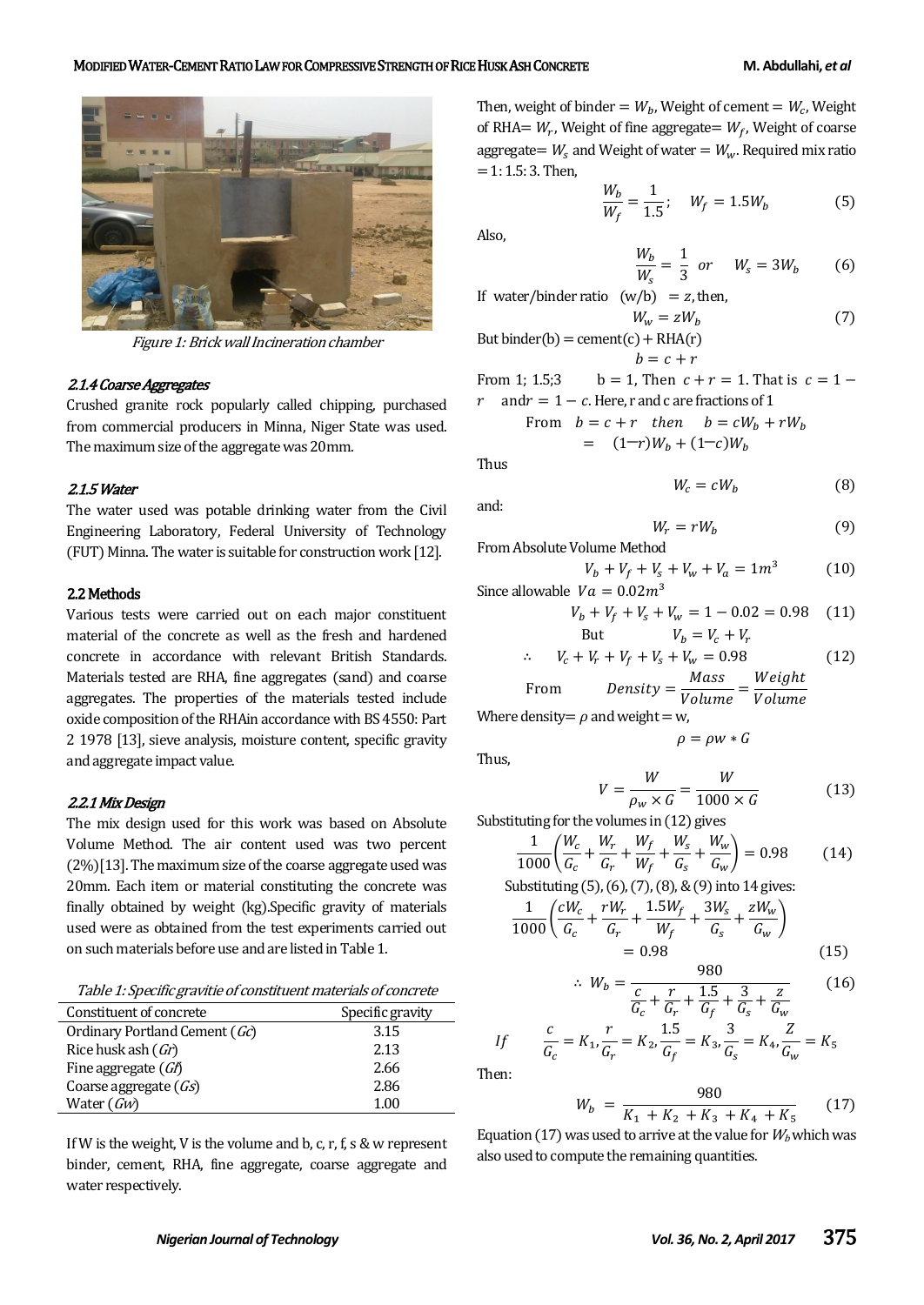#### 2.2.2 Production of Concrete

For the purpose of this work, one hundred and fifty numbers of OPC+RHA concrete cubes were produced. Materials quantities for each set were measured separately as obtained from the mix design with the aid of an electronic weighing balance. The cement and rice husk ash (RHA) were mixed thoroughly before fine and coarse aggregates were introduced and also mixed together to obtain a homogenous mixture. The measured quantity of water was then added followed by thorough mixing to obtain a workable concrete. Slump test was conducted on the fresh concrete before placement in 150mm x 150 mm x 150mm metal moulds. The concrete in the moulds was tamped severally to acquire maximum compaction for expulsion of air voids. The concrete cubes were removed from the mould after 24hours and subsequently cured in a curing tank at 25°C with potable water.

#### 2.2.3 Slump test

This test was carried out on all the mixes used for this work. It was used to determine the workability of the w/b ratios adopted for each mix. The slump test was conducted in accordance with BS 1881: Part 102 [15].

#### 2.2.4 Compressive Strength Test

The compressive strength of the cube samples was obtained in accordance with the standard procedure given in BS 1881: Part 116 [16]. The samples were allowed to drain off before their weight were taken and recorded. This was followed by the crushing of the cubes. Five samples were crushed each for w/b ratio of 0.4, 0.45, 0.5, 0.55 and 0.60 at each replacement levels of 5%, 10%, 15%, 20%, 25% and 30% at 56th day of curing using the compressive testing machine in the Concrete Laboratory of Civil Engineering Department, Federal University of Technology, Minna. The test was conducted at loading rate within the range of 0.2 N/mm2/s to 0.4 N/mm2/s.

#### 3. RESULTS AND DISCUSSION

#### 3.1 Physical Properties of the constituent materials

Table 2 shows the physical properties of the constituent materials. The specific gravity of sand was found to be 2.66 which is marginally higher than 2.64 obtained by Oyetola and Abdullahi [17] but still within the range for natural aggregates of 2.6 and 2.7 as reported by Neville [9].The mean specific gravity of RHA was found to be 2.13, a value very close to that obtained by [17, 18, 19]. The value thus obtained is within 1.9 and 2.4, a range for pulverized fuel ash (PFA) as reported by Neville [9]. However, the value obtained in this work is less than the value of 3.15 for Ordinary Portland Cement (OPC). This shows that RHA is lighter than cement.

| Properties               | Experimental value |
|--------------------------|--------------------|
| Fineness modulus of sand | 2.98               |
| Fineness modulus of RHA  | 0.73               |

| Properties                           | Experimental value |
|--------------------------------------|--------------------|
| Moisture content of sand             | 1.75               |
| Moisture content of coarse aggregate | 1.25               |
| Specific gravity of sand             | 2.66               |
| Specific gravity of coarse aggregate | 2.86               |
| Specific gravity of RHA              | 2.13               |
| Aggregate impact value of coarse     | 10.75%             |
| aggregate                            |                    |

# 3.2 Chemical Analysis of Rice Husk Ash (RHA)

Table 3 shows the chemical composition of rice husk ash (RHA). The total percentage composition of silicon dioxide (SiO<sub>2</sub>), aluminium oxide (Al<sub>2</sub>O<sub>3</sub>) and iron oxide (Fe<sub>2</sub>O<sub>3</sub>) was found to be 70.11%, a little higher than recommended minimum value of 70% for pozzolans by [20]. The value is lower than 73.15% obtained by [17], 73.56% obtained by [21], and 89.45% by [19] but slightly higher than 69.96% obtained by [22]. However the loss on ignition (LOI) of 13.33 is lower than 17.78% obtained by [17], 17.78% of [21] and 18.25% of [22]. This means that the RHA contains little unburnt carbon which tends to reduce the pozzolanic activity of the ash. However the ash is more effective than that obtained by [17, 21, 22]. It is good to mention that the LOI is higher than 5.81% by [19] and fairly close to 12% maximum recommended by [20]. This variation might be due to method of preparation and species of the rice husk. The chemical composition show that the RHA can be classified as Class F Pozzolana. This confirms that the rice husk ash (RHA)used in this work is a good pozzolan.

Table 3: Chemical Composition of Rice Husk Ash (RHA)

|                                | `<br>╭                |
|--------------------------------|-----------------------|
| Oxide compounds                | Oxide composition (%) |
| SiO <sub>2</sub>               | 68.28                 |
| Al <sub>2</sub> O <sub>3</sub> | 1.28                  |
| Fe <sub>2</sub> O <sub>3</sub> | 0.54                  |
| TiO <sub>2</sub>               | 0.07                  |
| Ca <sub>O</sub>                | 0.37                  |
| Mg <sub>0</sub>                | 3.59                  |
| Mn <sub>O</sub>                | 0.13                  |
| K <sub>2</sub> O               | 3.14                  |
| Na <sub>2</sub> O              | 3.78                  |
| $P_2O_5$                       | 0.16                  |
| SO <sub>3</sub>                | 0.61                  |
| LOI                            | 13.33                 |

#### 3.3 Slump of Concrete

Result of slump test in Table 4 shows that increase in replacement level of cement with RHA leads to decrease in the slump value for all levels of w/b ratio. This resulted in decrease in the workability even up to dry mixed concrete because of the absorptive cellular nature character of RHA particles. Reduction in workability causes compaction to be difficult thus leading to creation of air voids in the cubes, the cumulative resultant effect of which is reduction in the strength of the concrete.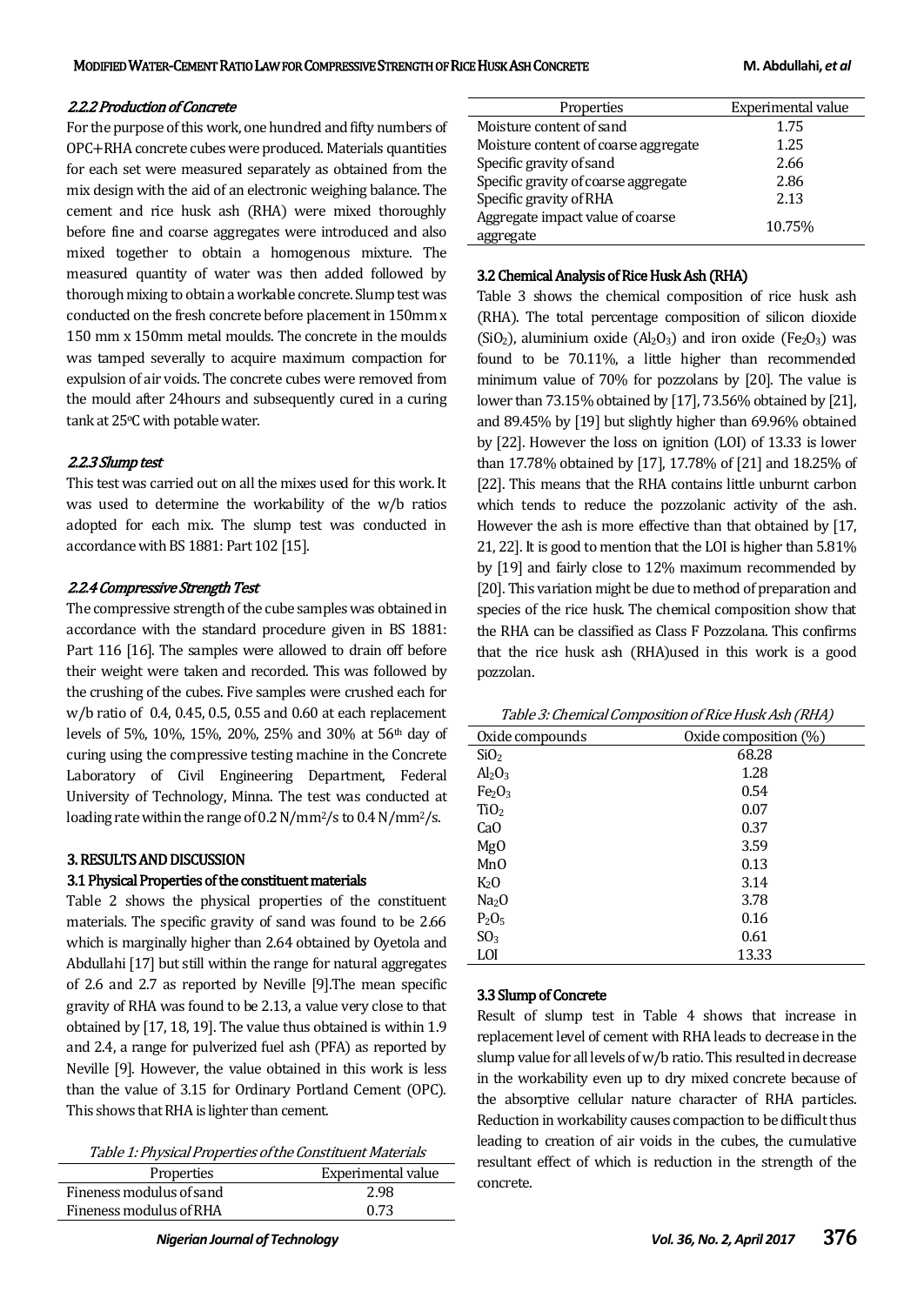Table 4: Slump for Concrete with w/b Ratios at Different RHALevels (mm)

| w/b<br>ratio | 5%RHA | 10%RHA | 15%RHA | 20%RHA | 25%RHA | 30%RHA |
|--------------|-------|--------|--------|--------|--------|--------|
| 0.4          | 25    | 10     | 10     | b      |        |        |
| 045          | 30    | 20     | 10     | 5      |        |        |
| 0.50         | 35    | 20     | 10     | 5      |        |        |
| 0.55         | 85    | 50     | 15     | 10     |        |        |
| 0.60         | 140   | 120    | 35     | 25     | 20     | 10     |

#### 3.4 Densities of Hardened Concrete

The density of RHA concrete was investigated as the ratio of the weighted mass of the concrete cube to the volume of the concrete cube [23]. From Table 5, for each w/b ratio the density decreases with increases in percentage RHA. However all the densities fall within the range of 2062.81kg/m<sup>3</sup> and 2572.44kg/m3irrespective of the compressive strength value which indicates that concrete produced with cement replaced with up to 30% rice husk can be classified as heavyweight concrete. The result was also in tandem with values obtained by [24].

Table 5: Average Densities (kg/m<sup>3</sup>) of the Hardened Concrete **Cubes** 

| Replacement level with rice husk ash |         |         |         |         |         |         |
|--------------------------------------|---------|---------|---------|---------|---------|---------|
| w/b                                  | 5%      | 10%     | 15%     | 20%     | 25%     | 30%     |
| 0.40                                 | 2439.74 | 2296.30 | 2296.90 | 2187.90 | 2149.90 | 2103.72 |
| 0.45                                 | 2572.44 | 2357.93 | 2335.41 | 2327 11 | 2262.52 | 2144.00 |
| 0.50                                 | 2461.63 | 2454.92 | 2376.89 | 2265.48 | 2170.07 | 2131.55 |
| 0.55                                 | 257244  | 2556.44 | 2526.83 | 2272.59 | 2062.81 | 2199.11 |
| 0.60                                 | 2495.41 | 2495.41 | 2429.63 | 2435.56 | 2268.44 | 2160.59 |

#### 3.5 Compressive Strength of Concrete

Table 6 shows the experimental data for the compressive strength of concrete. The experimental data obtained in this work was used to develop empirical model for compressive strength of RHA concrete at 95% Confidence Interval to find the line of best fit. The developed model is presented as equation 18. The output of the regression analysis gave standard deviation of 4.545, coefficient of determination of74.8% and Adjusted coefficient of determination of73.0%. This implies that the developed model has the ability to explain the variability in the experimental data by 73.0%. Also, the P values for the independent variables  $c/w$ ,  $r/w$  as well as the constant E are 0.024,  $1.47x10^{-9}$ , and  $1.95x10^{-8}$  respectively. These three P values are all less than 0.05 as shown in Table 7, an indication that there is significant relationship between the Independent variables and the response which is the compressive strength  $(f_{cu})$ .

$$
f_{\text{cu}} = -7.026 \frac{\text{c}}{\text{w}} - 42.467 \frac{\text{r}}{\text{w}} + 45.305 \tag{18}
$$

Where  $A = -7.026$  and  $B = -42.467$  and  $E = 45.305$ 

Whereas Hildegard and Hansen [11] obtained 32.62, 7.67 and  $-16.$  63 for A, B and E respectively forfly ash producing the model equation indicated as Equation 19.

$$
f_{\text{cu}} = 32.62 \frac{c}{w} + 7.67 \frac{f}{w} - 16.63 \tag{19}
$$

The predicted response for new compressive strength of fly ash (FA) concrete by [11] are in the range of  $2.17N/mm<sup>2</sup>$  and  $32.11$ N/mm<sup>2</sup>as against  $1.16$ N/mm<sup>2</sup> and  $30.81$ N/mm<sup>2</sup> obtained for RHA from Equation 18. The closeness in the range of values produced by these two models indicated that the model equation for RHA is suitable for use in estimating the compressive strength of Rice Husk Ash (RHA) concrete.

Table 6: Compressive Strength of Concrete at Various c/w and

|      |      | r/w                                          |
|------|------|----------------------------------------------|
| c/w  | r/w  | Compressive strength (fcu) N/mm <sup>2</sup> |
| 2.37 | 0.13 | 27.37                                        |
| 2.11 | 0.11 | 24.73                                        |
| 1.9  | 0.1  | 26.39                                        |
| 1.73 | 0.09 | 30.00                                        |
| 1.58 | 0.08 | 24.15                                        |
| 2.25 | 0.25 | 13.24                                        |
| 2.0  | 0.22 | 23.25                                        |
| 1.8  | 0.2  | 34.04                                        |
| 1.64 | 0.18 | 27.73                                        |
| 1.5  | 0.17 | 23.64                                        |
| 2.13 | 0.38 | 6.75                                         |
| 1.89 | 0.33 | 16.84                                        |
| 1.7  | 0.30 | 28.45                                        |
| 1.55 | 0.24 | 30.98                                        |
| 1.42 | 0.25 | 20.49                                        |
| 2.00 | 0.50 | 5.50                                         |
| 1.78 | 0.44 | 12.41                                        |
| 1.6  | 0.4  | 22.14                                        |
| 1.45 | 0.36 | 21.74                                        |
| 1.33 | 0.33 | 22.39                                        |
| 1.87 | 0.63 | 5.59                                         |
| 1.67 | 0.56 | 8.93                                         |
| 1.5  | 0.50 | 18.97                                        |
| 1.36 | 0.46 | 12.32                                        |
| 1.25 | 0.42 | 17.32                                        |
| 1.75 | 0.75 | 3.77                                         |
| 1.56 | 0.67 | 6.82                                         |
| 1.40 | 0.6  | 13.72                                        |
| 1.27 | 0.55 | 8.04                                         |
| 1.17 | 0.5  | 12.00                                        |

Table 7: Coefficients of the Equation and their P Values

| Independent variables | Coefficient | P values  | Significant level |
|-----------------------|-------------|-----------|-------------------|
| Constant              | 45.206      | 1.95x10-8 | Very significant  |
| c/w                   | -7.026      | 0.024     | Very significant  |
| r/w                   | -42.5       | 1.47x109  | Very significant  |

#### 3.6 Diagnostic Plots of the Residuals

Several graphical plots were obtained to show the capability of the fitted linear model. Figures 2 and 3 show the scattered plots of the compressive strength against r/w ratio and c/w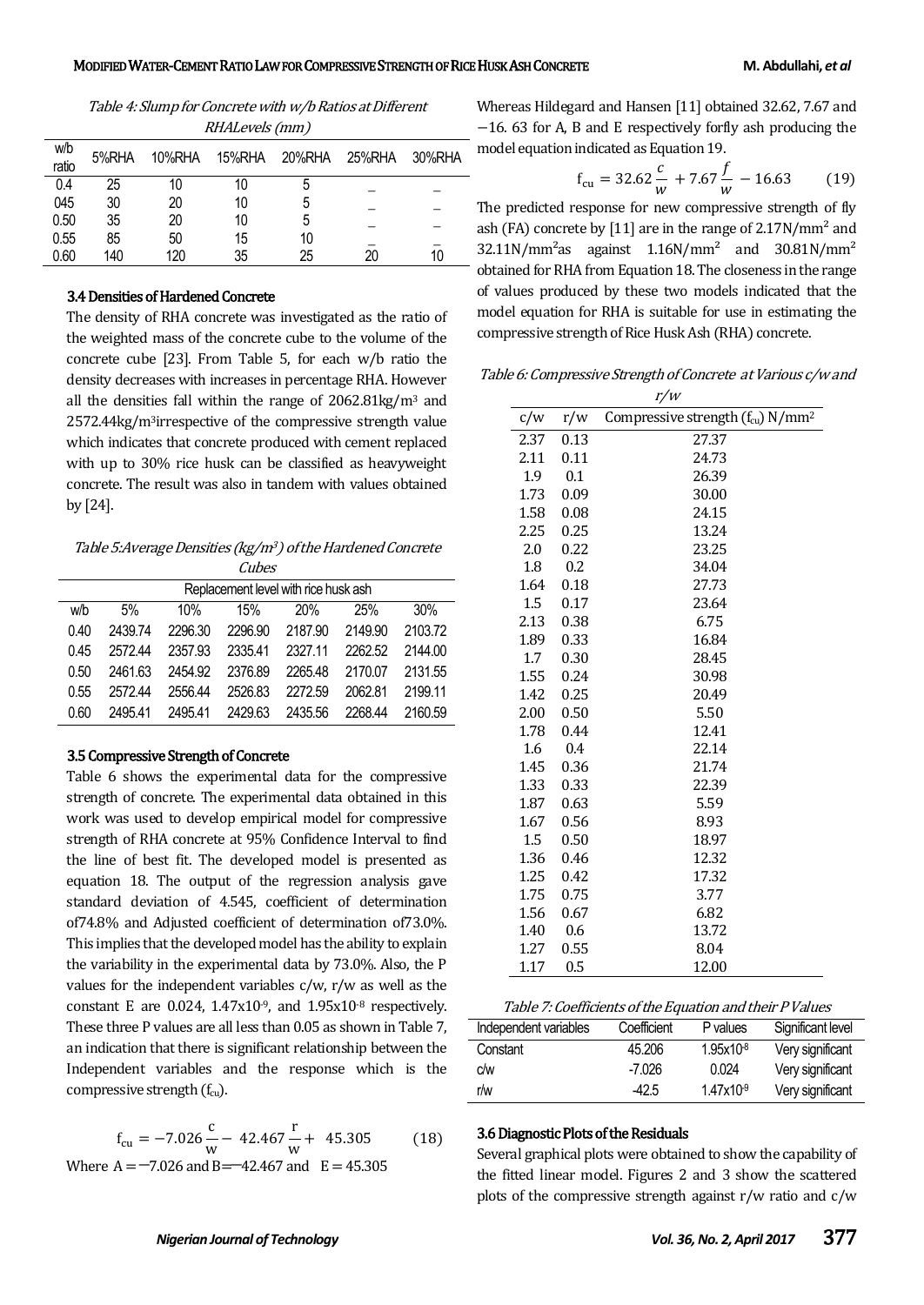ratios respectively. The experimental points are scattered about the mean residual value of zero (0). This is an indication of a good model.



Figure 2: Scatter Diagram of  $f_{cu}$  Residual Versus r/w







Figure 4 Surface Plot of  $f_{cu}$ vs r/w, c/w

#### 3.7 Surface Plot of the Linear Polynomial Model.

Figure 4 shows the surface plot of the developed linear model. It gives the pictorial view of the behaviour of the underlying relationship. The plot shows a steeper slope for r/w ratio compared to c/w ratio. This is also evident from Equation 18. This implies that r/w ratio have significantly negative influence the compressive strength of concrete compared to c/w ratio. Equation 18 has positive constant term and the variables c/w

and r/w ratios have negative slopes. This implies that increase in the value of any of the variable will lead to a decrease in the corresponding values of the compressive strength.

#### 4. CONCLUSION

From the outcome of this work, the following conclusions can be deduced:

- a) The rice husk ash obtained belongs to Class F Pozzolana and is pozzolanic since the sum of the percentage of silica, alumina and ferric oxide above 70%.
- b) The range of the best water/binder ratio was found to lie between 0.50 and 0.55 as the concrete was very workable at this w/b ratio for the replacement of cement with RHA after 15%.
- c) The experimental data was fitted into the hypothetical model with the line of best fit obtained from the model given as  $f_{\text{cu}} = -7.026 \frac{c}{w} - 42.467 \frac{c}{w} + 45.3$
- d) The compressive strength of hardened RHA concrete depends on cement-water (c/w) content and rice husk  $RHA$  – water  $(r/w)$  content.

#### 5. REFERENCES

- [1] Rao, P. P., Kumaar, A. P. and Singh B. B. "A Study on Use of Rice Husk Ash in Concrete", International Journal of Education and Applied Sciences, Vol. 4, Number 2,, pp 75- 81. 2014.
- [2] Macginley, T. J. and Choo, B. S. Reinforced Concrete; Design Theory and Examples, E. and F. N. Spon, Chapman and Hall. London, 1990.
- [3] Mosley, J. H. and Bungey, J. H. Reinforced Concrete Design, Macmillan Press, London, 1991.
- [4] Edeh, J. E., Samson, I. and Terhemba, A. "Rice-Husk Ash-Carbide-Waste Stabilisation of Reclaimed Asphalt Pavement", Nigerian Journal of Technology, Vol. 35, Number 3, pp 465-472. 2016,[5] Okonkwo, U. N. and Agunwamba, J. C. "Classical Optimisation of Bagasse Ash Content-Stabilised Lateritic Soil". Nigerian Journal of Technology, Vol. 35, Number 3, pp 481-490. 2016,.
- [6] Ndububa, E. E., Okonkwo, J. S. And Ndububa, O. I. "The Potential Use of Fonio Husk Ash as Pozzolana in Concrete". Nigerian Journal of Technology, Vol. 35, Number 1, pp 31-36. 2016.
- [7] Akeke, G. A., Ephraim, M. E. and Ukpata, J. O."Compressive Strength of Concrete With Rice Husk as Partial Replacement of Ordinary Portland Cement", Scholarly Journal of Engineering Research, Vol. 1, Number 2, pp 32-36 2012.
- [8] Reddy, B. D., Jyothy, A. and Reddy, I. V. R. ". Effect of Rice Husk Ash on The Properties of Ordinary Portland Cement and Portland Slag Cement with and Without Super plasticizers", .*International Journal of Civil,* Structural, Environmental and Infrastructure Engineering Research and Development, Vol. 3, Number 2, pp 1-8. 2013.